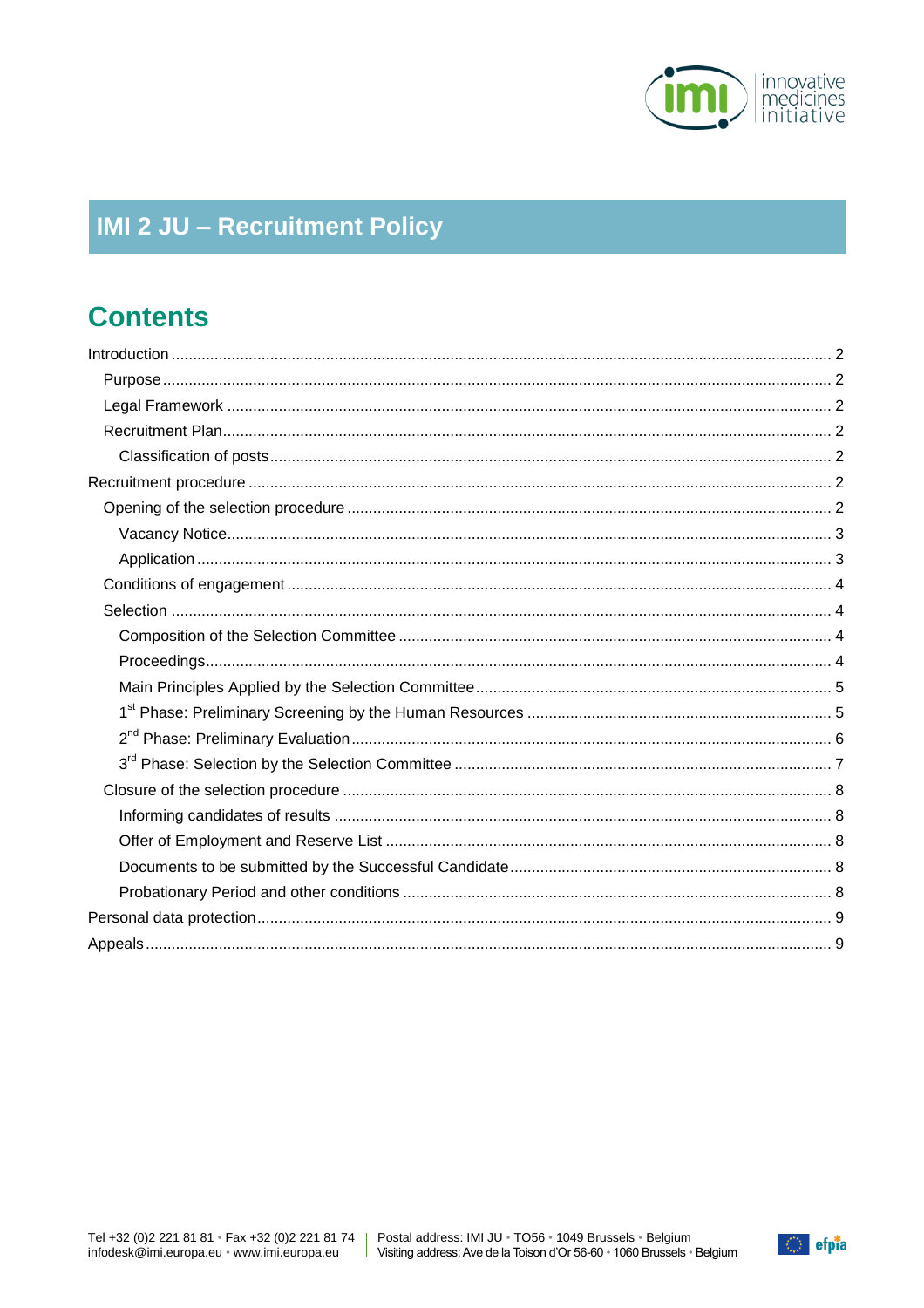

# <span id="page-1-0"></span>**Introduction**

### <span id="page-1-1"></span>**Purpose**

This document lays out IMI2 JU Recruitment Policy and describes its legal framework, the various stages of the selection process and the actors involved. The main characteristics of this Policy are fairness and transparency. In order to maintain these characteristics on a high qualitative level, it is paramount that all of the actors involved endorse the principles underlined and commit themselves to a consistent approach with the aim of recruiting the most competent candidate for the post.

This Policy does not cover the recruitment of the Executive Director which is subject to a separate procedure under Article 8 of the Statutes annexed to Council Regulation 557/2014.

### <span id="page-1-2"></span>**Legal Framework**

- Council Regulation 557/2014 establishing the IMI2 JU, Article 6 Staff
- Conditions of Employment of Other Servants of the European Union (CEOS) lay down the conditions of engagement of temporary agents and contract agents - Articles 12, 13, 14, 15, 82, 83, 84.
- Decision of the Governing Board of IMI2 JU IMI2-GB-DEC-2015-27 of 26/06/2015 delegating the relevant appointing authority powers to the Executive Director.

### <span id="page-1-3"></span>**Recruitment Plan**

On a yearly basis, IMI2 JU evaluates its human resources needs on the basis of the overall strategic objectives and of the Annual Work Programme.

#### <span id="page-1-4"></span>**Classification of posts**

l

IMI recruits Temporary Agents for temporary posts on a long-term basis for operational, administrative or technical tasks. Temporary Agents posts are classified, according to the nature and importance of the duties to which they relate, in three function groups: Administrators (AD), Assistants (AST) and Secretary/Clerks (AST/SC).

IMI also recruits Contract Agents at different function groups (I, II, III and IV), each corresponding to the type of duties and to specific education levels.

## <span id="page-1-5"></span>**Recruitment procedure**

According to Article 12(5) CEOS for Temporary Agents and 82(6) CEOS for Contract Agents, IMI2 JU must adopt general provisions on the procedures for recruiting temporary staff in accordance with Article 110 of the Staff Regulations.<sup>1</sup>

## <span id="page-1-6"></span>**Opening of the selection procedure**

After consultation with the recruiting Unit on the urgency of their human resources need, the Executive Director on a proposal of the Human Resources establishes a priority list of all vacancy notices to be published. The selection procedure is then launched by Decision of the Executive Director. The decision to open a selection procedure shall be based on the annual recruitment plan of the IMI2 JU and shall define the type of procedure, the basic characteristics of the vacancy, the goal of the procedure and the composition of the Selection Committee.

<sup>&</sup>lt;sup>1</sup> Pending Decision of the Governing Board of IMI2 JU, establishing the general implementing provisions on the procedure governing the engagement and the use of temporary agents at the Innovative Medicines Initiative 2 Joint Undertaking.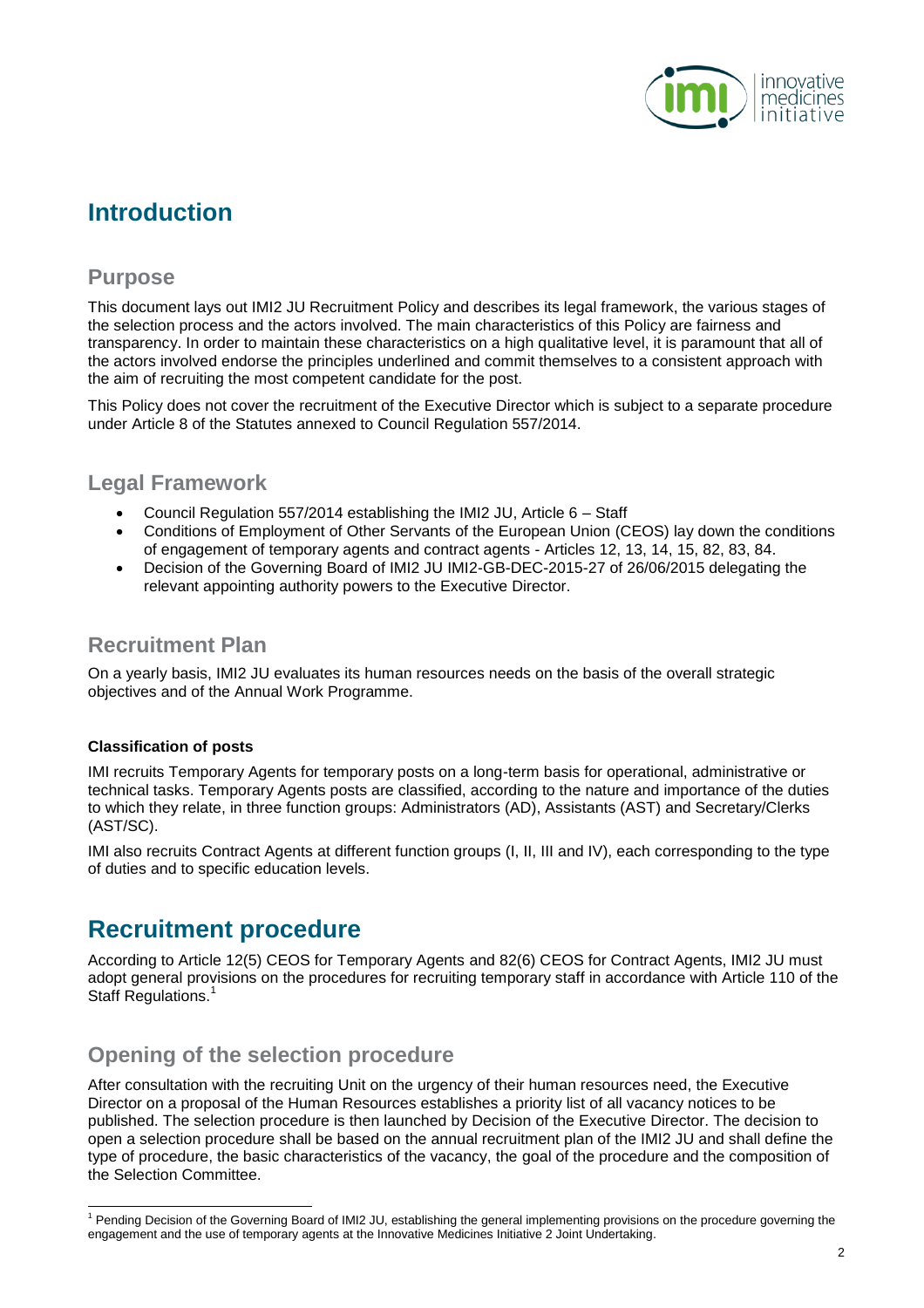

#### <span id="page-2-0"></span>**Vacancy Notice**

#### *Content*

The vacancy notice shall constitute the legal basis for the selection procedure and shall be drawn up by the Human Resources in consultation with the Unit /Team where the post is to be filled from the selection.

At a minimum the vacancy notice shall specify the following:

- $\bullet$  the nature of the selection, i.e. whether open to internal candidates, external (internals can also apply);
- job holder's responsibilities;
- eligibility and selection criteria;
- the contractual conditions;
- the duration of employment, function group and grade of the available post;
- the closing date for the applications.

The following will either be stated in the vacancy notice or on IMI2 JU website (the links will be stated in the vacancy notices):

- **a** summary of the selection procedure;
- **•** requirements concerning the submission of application.

Vacancy notices are based on the job description of the post.

The notices are published in English.

#### *Timeframe*

The notice states the deadline for applying, which is in general four weeks after publication of the vacancy notice. If IMI2 JU does not receive enough suitable applications, the deadline may be extended or the vacancy notice may be reviewed and re-launched.

#### *Particularities (Reserve lists)*

Two types of reserve lists should be distinguished:

- A recruitment procedure may be opened for a candidates' pool, called a reserve list, when no position is vacant yet but a vacancy is foreseen in the coming months.
- <span id="page-2-1"></span>A reserve list may be established when several applicants to a specific post are suitable.

#### **Application**

Candidates must submit their application electronically using the Application Form which is available on IMI2 JU website. The application must be completed in English, and all parts must be completed in full. If a candidate wishes to apply for several posts, she/he must submit a separate Application Form for each post. Internal applicants participating in external selection procedures have to follow the same procedure as any other applicant. IMI2 JU does not consider unsolicited applications.

Applications must be received at the e-mail address indicated in the vacancy notice by the closing date at 23:59 Brussels time.

The Human Resources team acknowledges receipt of all applications. All applicants can then follow the state of play of a recruitment selection procedure on IMI2 JU website: [http://www.imi.europa.eu.](http://www.imi.europa.eu/)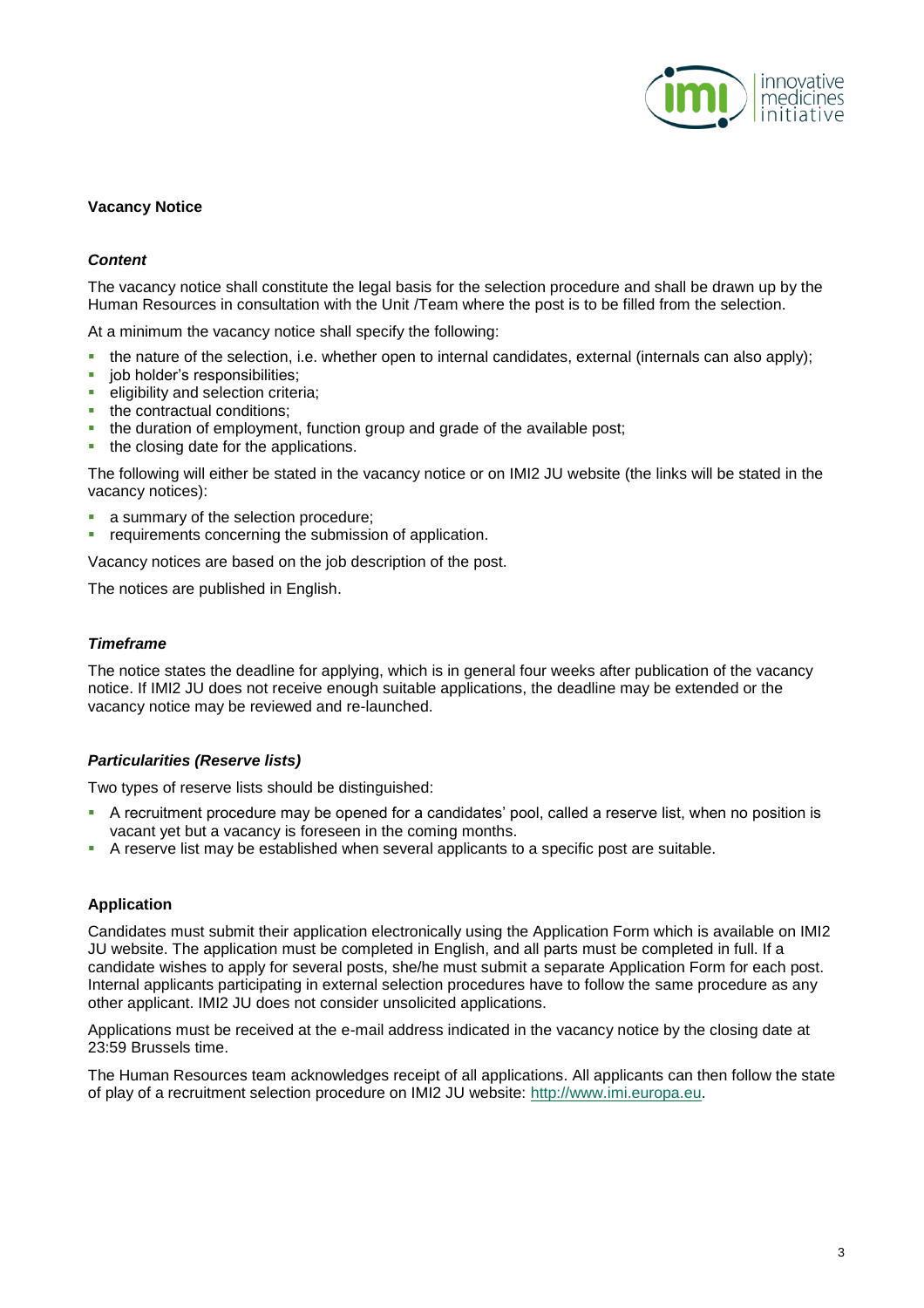

## <span id="page-3-0"></span>**Conditions of engagement**

As provided for in Article 12(2) CEOS for Temporary Agents and Article 82(3) CEOS for CAs, staff may only be engaged if:

- he is a national of one of the Member States of the EU, unless an exception is authorised by the Executive Director, and enjoys his full rights as a citizen;
- he has fulfilled any obligations imposed on him by the laws concerning military service;
- he produces the appropriate character references as to his suitability for the performance of his duties;
- he is physically fit to perform his duties; and
- he produces evidence of a thorough knowledge of one of the languages of the EU and of a satisfactory knowledge of another language of the EU to the extent necessary for the performance of his duties.

Professional training of an equivalent level in a relevant domain may be included in the vacancy notices. These requirements may be used in the eligibility requirements only in cases where the Head of the recruiting Unit / Team in concurrence with the Human Resources agree that there is a need for such an action and after the final approval of the Appointing Authority.

These criteria are designated in the vacancy notice as "eligibility criteria".

Sufficient knowledge of English is an essential selection criterion. There is no nationality quota system in operation, but IMI2 JU does recruit on the broadest possible geographical basis from nationals of the Member States.

IMI2 JU recruits without distinction as to racial or ethnic origin, political, philosophical or religious beliefs, age or disability, gender or sexual orientation and without reference to their marital status or family situation.

### <span id="page-3-1"></span>**Selection**

The selection procedure is co-ordinated by the Human Resources in support of the Selection Committee which acts autonomously during the whole selection process. The Human Resources has developed checklists for each phase of the selection procedure. These checklists allow for an efficient and transparent management of the selection process.

#### <span id="page-3-2"></span>**Composition of the Selection Committee**

For each selection procedure the Appointing Authority appoints a Selection Committee. The Selection Committee is in general designated before the publication of the Vacancy Notice, or concomitantly, in any event before the deadline for reception of the applications, in order to ensure transparency and equal treatment. The choice is based on a composition proposal from the Human Resources after consultation with the Head of the recruiting Unit/team. The Selection Committee is composed of at least three members with equal status:

- Representative from the relevant Unit: usually the Head of the relevant Unit, under whose hierarchical or practical supervision the future staff member will be employed;
- Representative of a Unit other than the recruiting Unit;
- Staff representative: a staff member designated by the Staff Committee.

In specific cases, when deemed necessary, for instance for posts of experts, the Appointing Authority may decide to designate additional members to the Selection Committee from within or outside IMI2 JU.

The Selection Committee must be able to state the reasons underlying its decisions.

IMI2 JU strives for balanced gender representation in the composition of the Selection Committees.

<span id="page-3-3"></span>There shall be only one Selection Committee for one given recruitment procedure.

#### **Proceedings**

The proceedings of the Selection Committee shall be secret. No information on the proceedings shall be communicated outside the Committee. No information on the outcome shall be disclosed publicly before formal closure of the procedure by the Appointing Authority.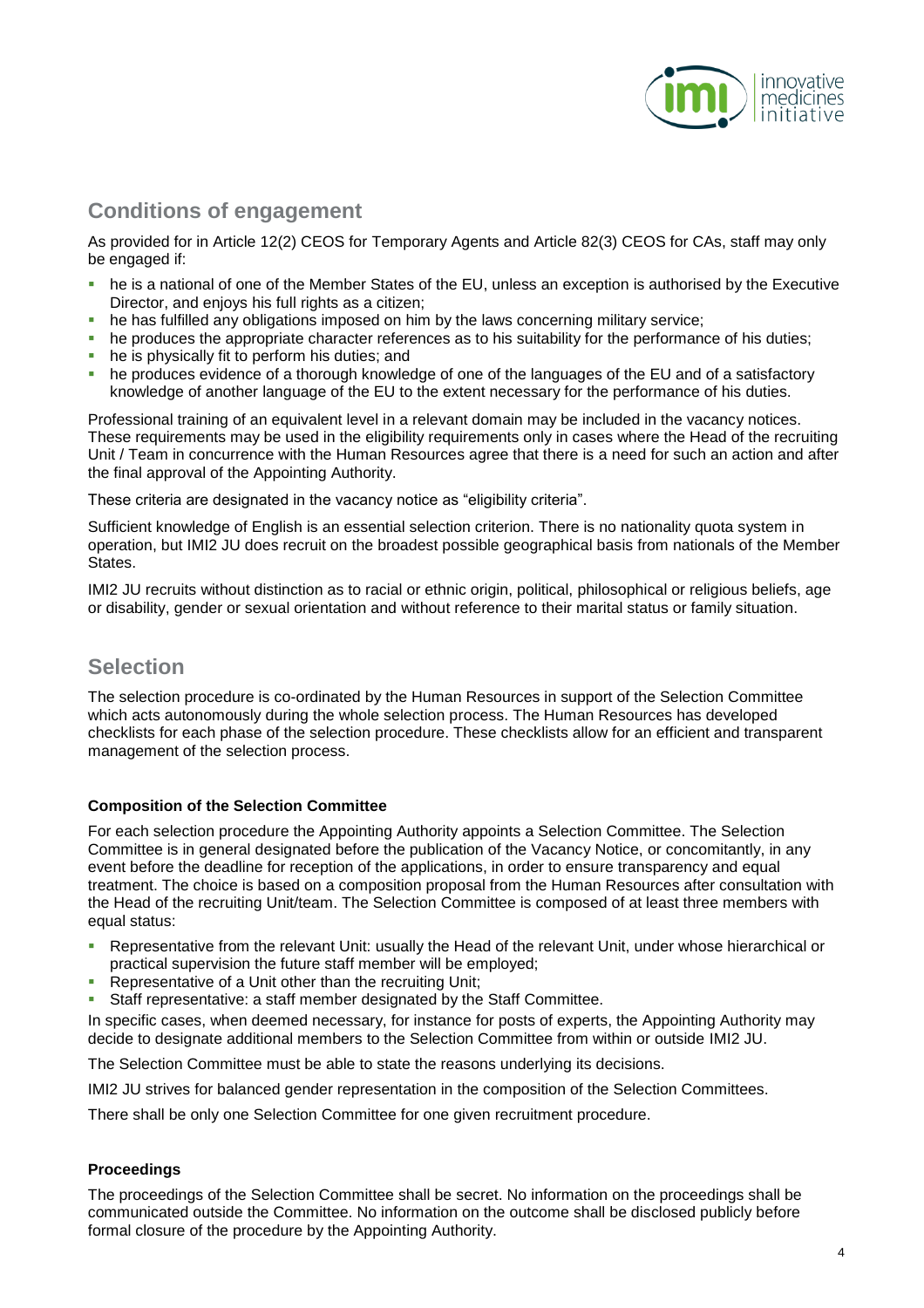

Each member of the Selection Committee shall sign a 'confidentiality and no conflict of interest' declaration.

#### <span id="page-4-0"></span>**Main Principles Applied by the Selection Committee**

#### *Confidentiality*

The principle of confidentiality is enshrined in Article 6 of Annex III of the Staff Regulations, which states that "the proceedings of the Selection Committee shall be secret". IMI2 JU forbids candidates or others speaking in the interest of a particular candidate to make, or attempt to make, direct or indirect contact with the members of the Selection Committee. All enquiries or requests for information or documentation in relation to the competition should be addressed in writing to the Human Resources, stating the vacancy notice reference.

#### *Transparency*

The criteria published in the vacancy notice, and only these criteria, are to be uniformly and strictly applied. Thus, candidates admitted to a previous selection procedure will not automatically be eligible. It is the responsibility of the Selection Committee to evaluate each candidate individually on the basis of the applicable vacancy notice. Should the Human Resources or the Selection Committee discover at any stage in the procedure that the candidate does not meet one or more of the eligibility requirements or that the information on the application form is not confirmed by the supporting documents, depending on the seriousness of such an occurrence, the candidate may be disqualified.

#### *Equal treatment*

Any discrimination on any ground such as sex, race, colour, ethnic or social origin, genetic features, language, religion or belief, political or any other opinion, membership of a national minority, property, birth, disability age or sexual orientation shall be prohibited.

IMI2 JU is committed to take into account the differences in educational systems and mutual recognition of degrees.

#### *Conflicts of interest*

A Selection Committee member shall not be involved in a recruitment procedure in which he has any personal interest such as to impair his independence, and, in particular, family and financial interests. Should it be the case, he/she shall immediately inform the Appointing Authority in writing. The Appointing Authority shall take any appropriate measure and may in particular relieve the member from his responsibility in the given procedure, according to Article 1 (a) (2) of the Staff Regulations.

#### <span id="page-4-1"></span>**1 st Phase: Preliminary Screening by the Human Resources**

The Human Recourses prepare the candidates' files for preliminary review by the Selection Committee. This consists of pre-verifying the following requirements and criteria, based on the information provided by the candidate on his/her application:

- the fulfilment of all formal requirements, i.e. submission of a completed Application Form in English, by the deadline;
- **the fulfilment of the eligibility criteria.**

The "appropriate professional experience" is deemed to start with the first position the candidate occupied after obtaining the diploma required for admission to the selection procedure. Unpaid professional experience is not taken into account. The calculation will be verified at the end of the selection procedure when the selected candidate must provide supporting documents to prove his/her professional experience.

PhDs may be counted as professional experience if the candidates received a study grant or salary during the time of the PhD. The maximum duration counted for a PhD is three years provided that the PhD has been successfully concluded by the closing date for applications of the selection procedure.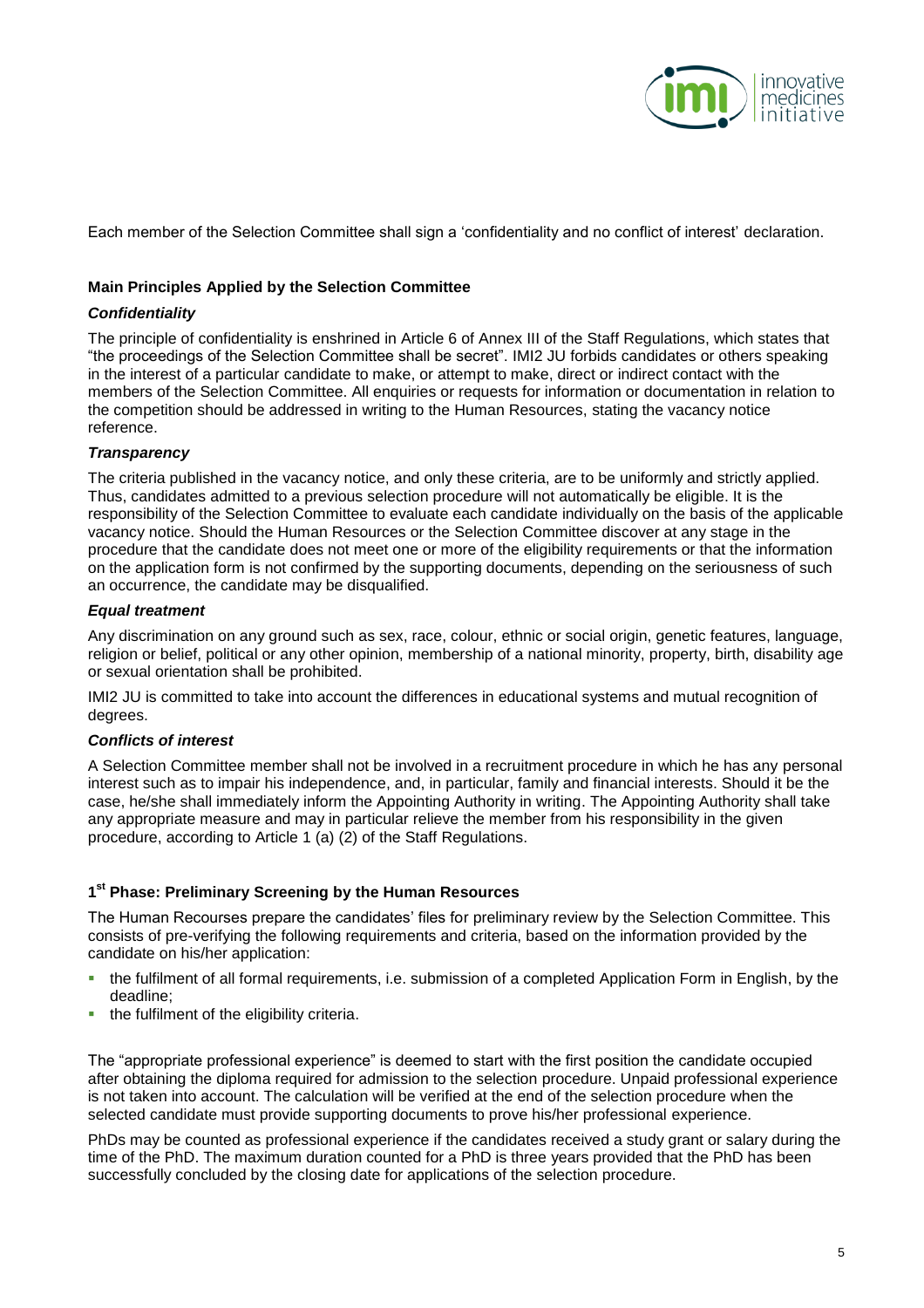

After this preliminary screening, the Human Recourses make the application files available to the Selection Committee, together with a Preliminary Evaluation Sheet that the Selection Committee shall use for marking the candidates.

Where Human Resources have doubts on a particular application, the eligibility of the candidate will be confirmed by the Selection Committee. Confirmation of the eligibility against the second language requirements will be established at the time of the interviews and tests.

#### <span id="page-5-0"></span>**2 nd Phase: Preliminary Evaluation**

#### *Preliminary Meeting of the Selection Committee*

The preliminary meeting is conducted for the purpose of deciding which applicant(s) will be invited for an interview. The interviewees may also be invited to sit tests in an external assessment centre.

The Selection Committee carries the final responsibility for the preliminary evaluation and scoring of the applicants' files, based on the information given by the candidates through their applications.

In principle only candidates selected for the interviews are contacted further. All candidates are invited to follow the recruitment process status on IMI2 JU website. Upon a specific request by an applicant, the Human Resources will provide him/her with the reasons for not being invited for an interview.

The Selection Committee defines the number of applicants to be invited for an interview according to the minimum score of 70% (threshold) on the Preliminary Evaluation Sheet. There is no maximum or minimum number of candidates to be invited.

The members of the Selection Committee shall sign the Preliminary Evaluation Sheet and hand it over to Human Resources. The Human Resources shall invite by email the candidates with the highest score, as provided by the Selection Committee.

If no suitable candidates will be identified by the Selection Committee, it will be stated in the Minutes and, following the Appointing Authority's decision, the selection procedure shall close.

#### *Organisation of the interviews and Invitations*

On the basis of instructions from the Chair of the Selection Committee on the dates and on whether written tests shall be held simultaneously, the practical organisation of interviews is managed by the Human Resources.

Correspondence to candidates is handled by the Human Resources and is, as a rule, performed by e-mail.

The Human Resources co-ordinates the invitations and manages the logistics of the interviews. Invitations are sent by email.

Candidates invited to the interviews must accept the invitation to the interview within a reasonable timescale and, as a matter of principle, no later than 5 calendar days after the date of the invitation. Candidates may also be contacted by phone.

Interviews can only be rescheduled in exceptional circumstances and only if IMI2 JU recruitment plan allows such rescheduling. The candidate has to send a written request - with supporting documentary evidence - to IMI HR. The Selection Committee may accept to change the date of the test. This can, however, only be done in wholly exceptional circumstances and with due regard to the principle of equal treatment for all candidates and the smooth-running of the tests.

In accordance with the organisational guidelines of the Human Resources, the length of each interview will be fixed and will be the same for each candidate.

Candidates invited for interviews will be asked to provide documents evidencing their academic knowledge and professional experience as per the requirements stated in the vacancy notice. They must provide:

 Original or certified copies of all educational qualifications. Diplomas obtained outside the EU are taken into consideration as long as they are recognised by any EU Member State and a document attesting so has to be submitted as well;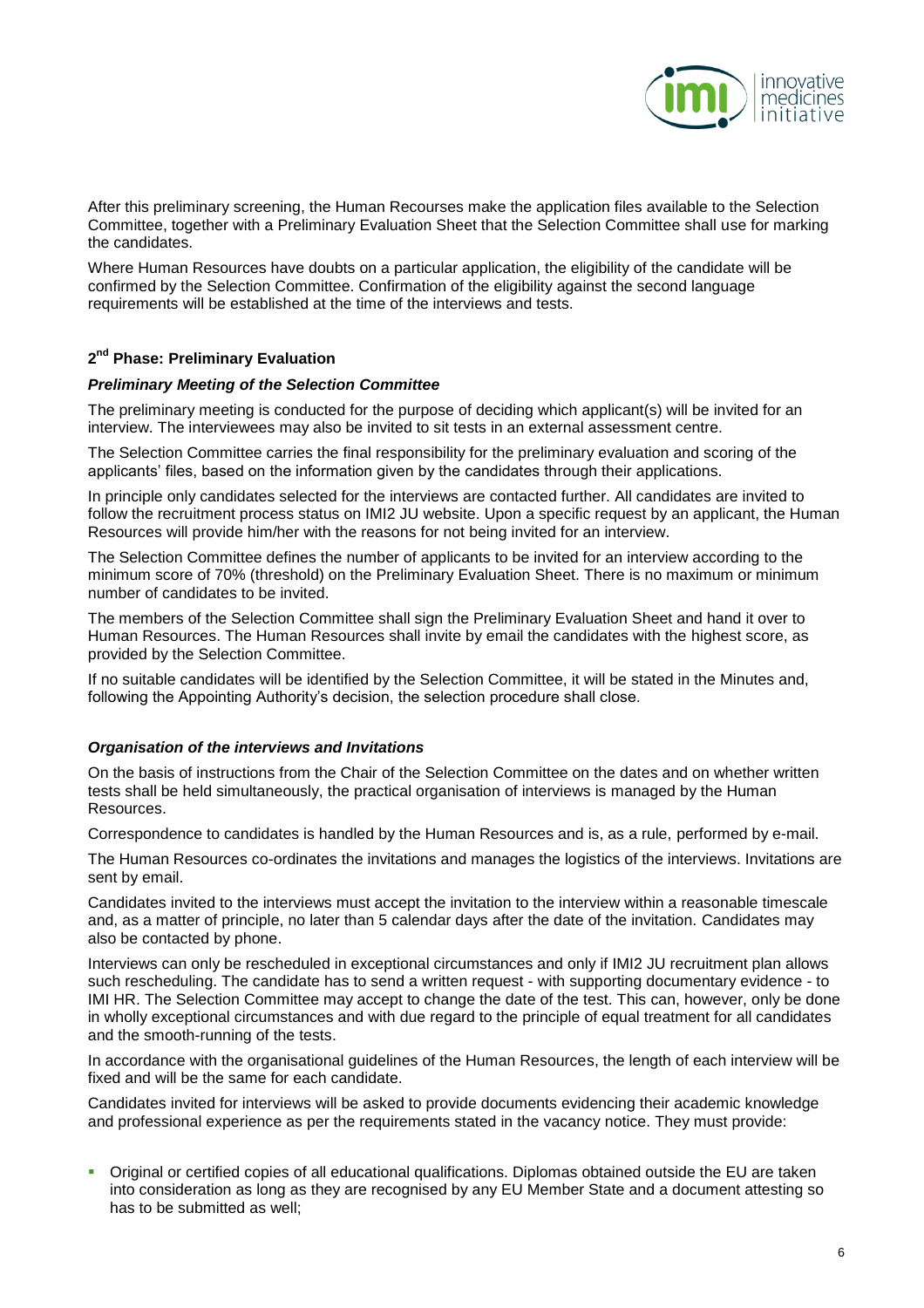

 Certified statements of employment from present employer and all past employers indicating the precise dates of employment, full-time or part-time employment.

Aside from these necessary documents, candidates invited for interviews are not allowed to bring papers prepared in advance.

#### <span id="page-6-0"></span>**3 rd Phase: Selection by the Selection Committee**

#### *Interviews*

It is the duty of the Selection Committee to draft a list of questions which will be asked to all applicants interviewed. As a matter of principle, the same questions will be asked to each candidate. This list should include a list of questions, divided between general questions (i.e. on communication skills, organisation skills, teamwork, etc.) and technical (related to the job) questions.

In accordance with the organisational guidelines of the Human Resources, the length of each interview will be fixed and will be the same for each candidate.

An evaluation sheet, based on a grid and maximum scoring per question agreed upon by the Selection Committee ahead of the interview, shall be completed for each interviewee. It shall set out the reasons for the final appraisal of the candidate.

#### *Scoring System – Selection Procedure Grade*

The total score is calculated for the interview part of the procedure.

#### *Assessment of the second EU language*

The evaluation sheet shall contain a section in which the Selection Committee confirms the candidate's fulfilment of the eligibility requirement concerning the second EU language.

The Selection Committee shall assess the language proficiency by appraising candidates against their ability to comprehend and communicate in their second EU language. For the eligibility to be confirmed, the candidate's comprehension of open-ended and elongated questions should be of high quality.

#### *Written tests*

The Selection Committee must fill out a model answer grid against which candidate responses shall be assessed and establish the marking criteria. This shall be done prior to the tests taking place.

The relative weighting of the written test results and those of the interview results shall be laid down prior to the start of the testing.

In order to ensure the anonymity of the written tests, Human Resources shall provide the tests to the Selection Committee at the end of all interviews. The names, of the candidates will not be visible and a number will be given to each written test.

The score in the written tests is added to the score of the interviews. The weighing between these scores depends on the type of position.

#### *Minutes of the interviews (Evaluation Report)*

An evaluation report shall be drafted for each selection procedure. It shall explain the selection procedure and set out the reasons for the final proposal by the Selection Committee.

#### **Establishment of list of suitable candidates**

Following the interviews and written test results, the Selection Committee proposes a list of successful candidates to the Appointing Authority. If a number of candidates with identical scores tie for the final place, the Selection Committee shall include all those candidates in order to comply with the principle of equal treatment. The list shall be stated within the Minutes of the interviews.

Once the Selection Committee has drawn up the list, its work is finished.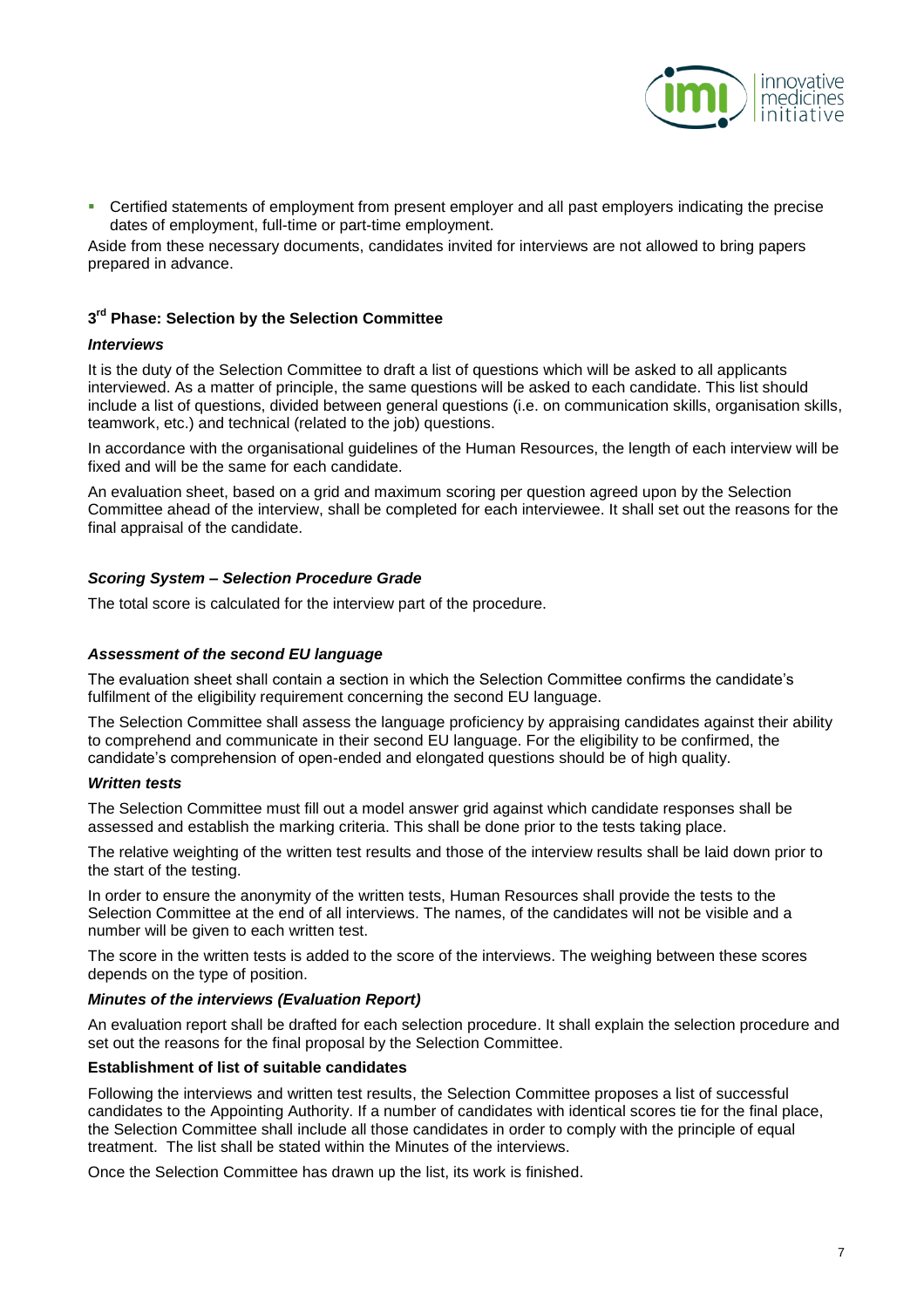

The Human Resources sends the Evaluation Report to the Appointing Authority together with the applications, the Interview Evaluation Forms and the test results of all tested candidates.

### <span id="page-7-0"></span>**Closure of the selection procedure**

#### <span id="page-7-1"></span>**Informing candidates of results**

Selection procedures shall be formerly closed by decision of the Appointing Authority, following meetings with candidates on the list.

Candidates invited to interviews shall be informed of their results by the Human Resources. The members of the Selection Committee are not entitled to communicate results of the selection prior to the procedure having been closed.

<span id="page-7-2"></span>The status of the selection procedure will be published on the IMI2 JU website.

#### **Offer of Employment and Reserve List**

Once the Selection Committee has made its proposal to the Appointing Authority, the Appointing Authority then may decide on establishing a reserve list and may offer the post to the successful candidate or select another candidate. If the Appointing Authority decides that there is no suitable candidate, no one is engaged, and the vacancy notice may be published again.

The successful candidate is offered a contract in accordance with the CEOS. The job offer is made with a deadline of 10 calendar days to respond.

If and when funds/posts become available, candidates on the reserve list may be considered to fill vacancies. Candidates are informed that inclusion on the reserve list does not guarantee engagement. A reserve list will be valid until the end of the year from the date of its establishment and may be extended by decision of the Appointing Authority after consulting the relevant Head of Unit / Team. Such extension is published for information on IMI2 JU website.

#### <span id="page-7-3"></span>**Documents to be submitted by the Successful Candidate**

Only the candidate who is offered a contract at the end of the recruitment procedure will have to provide the supporting documents (i.e. birth certificate, police certificate of good character, certificate proving nationality, etc.) needed for his/her employment.

The successful candidate will also undergo a medical examination to determine whether he/she is physically fit to perform his/her duties.

#### <span id="page-7-4"></span>**Probationary Period and other conditions**

Pursuant Article 14 and 84 of the CEOS, Temporary and Contract Agents will serve a probationary period of nine months, whereas Contract Agents with contracts concluded for a period of at least one year must serve a probationary period of six months if in function group I, and of nine months if in any other function group.

Temporary Agents in management positions will serve a management trial period of nine months.